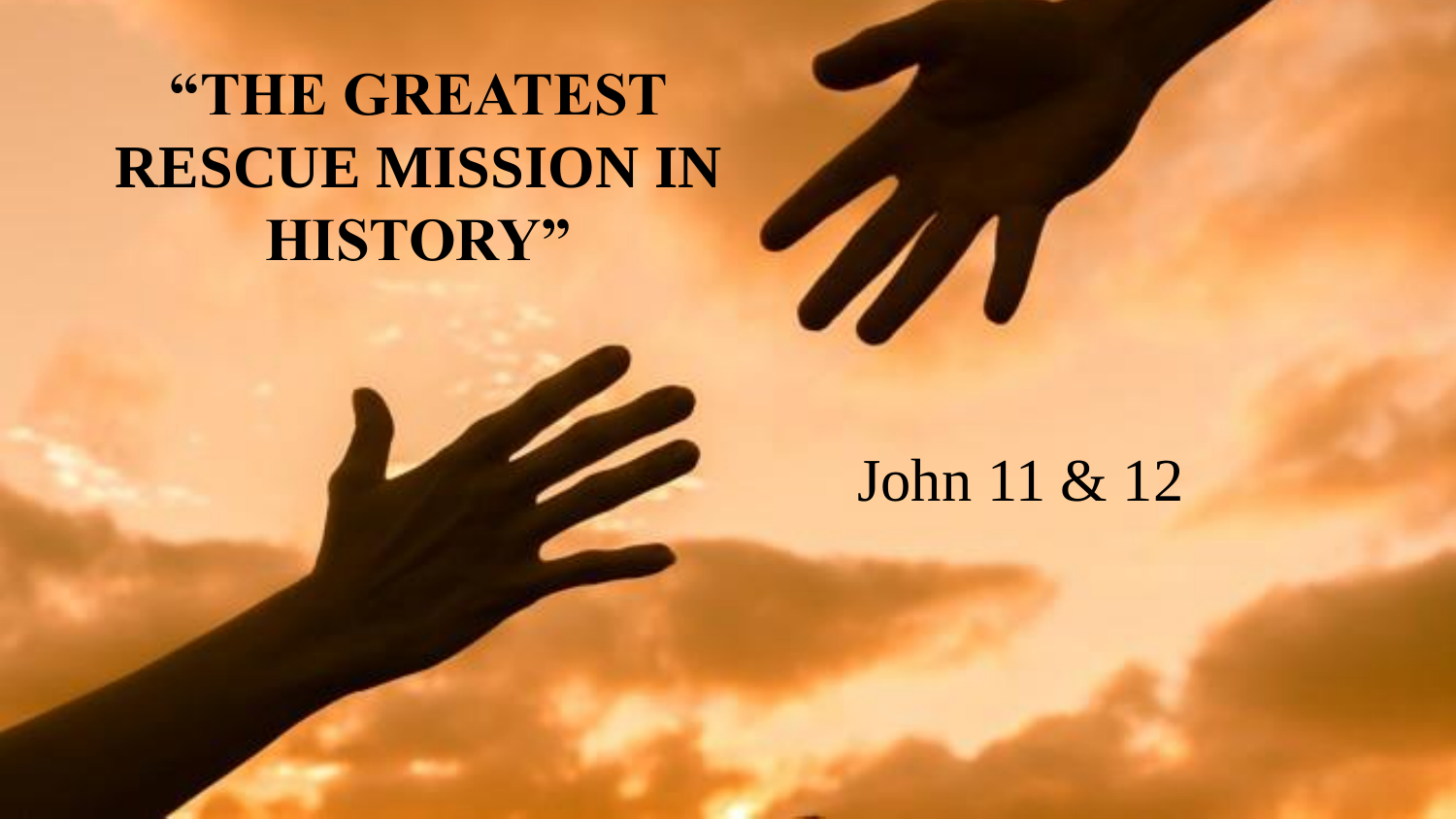### **Jesus Begins to Make His Way to Jerusalem**

**Jesus raising Lazarus from the grave (vs. 1-44) The religious leaders put a contract out on Lazarus (12:10-11)**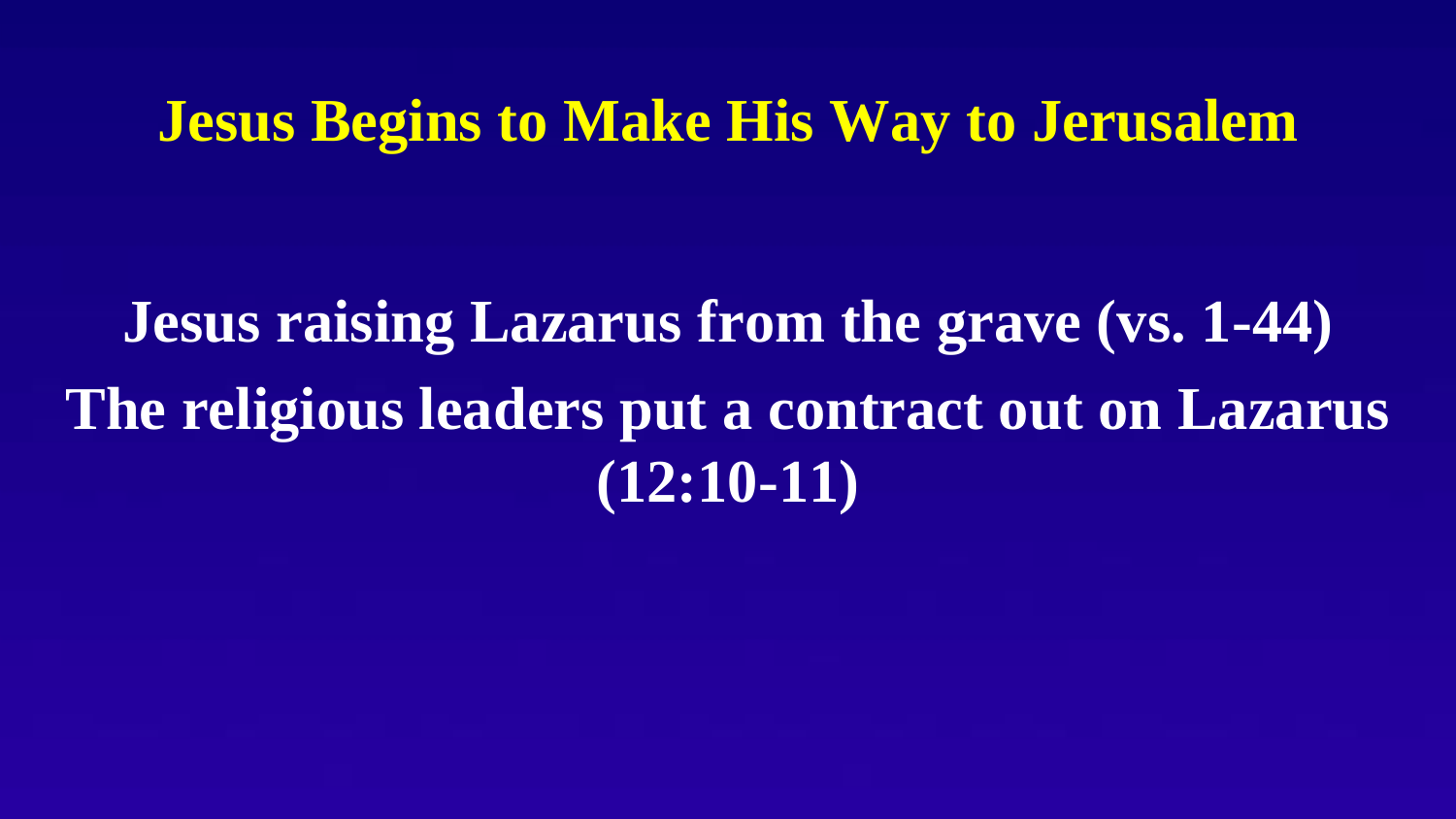### **The Triumphal Entry on Palm Sunday**

**Jesus' feet were anointed by Mary in Bethany Jesus came riding on a donkey, a fulfillment of Ezekiel 9:9, "The Messiah will come riding on a donkey."**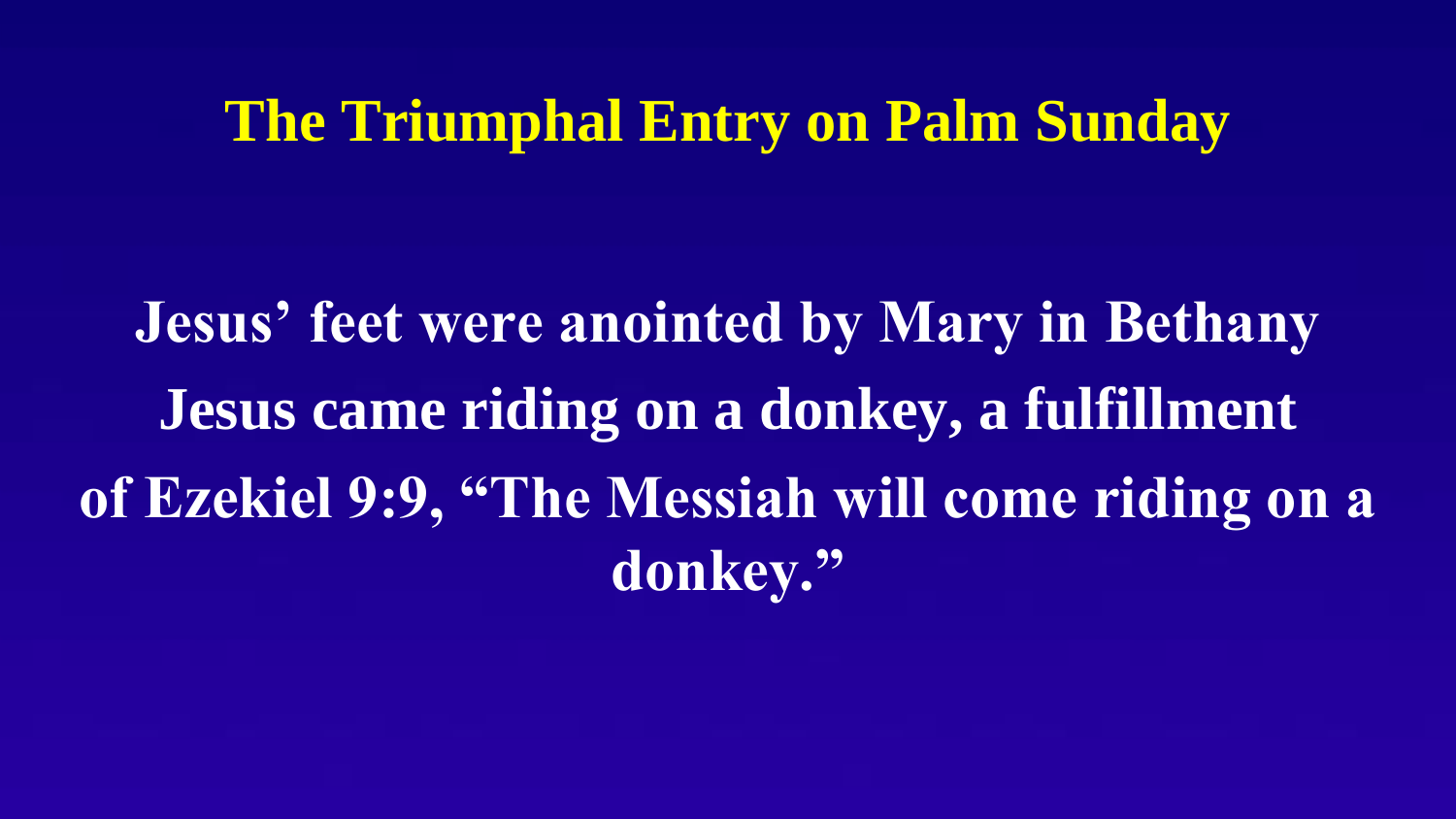### **The Meaning of "My Hour Has Come"**

**The hour has come for the Son of Man to be Glorified, to be lifted up The Fruitful Grain of Wheat Jesus Predicts His Death on the Cross (vs.27-33)**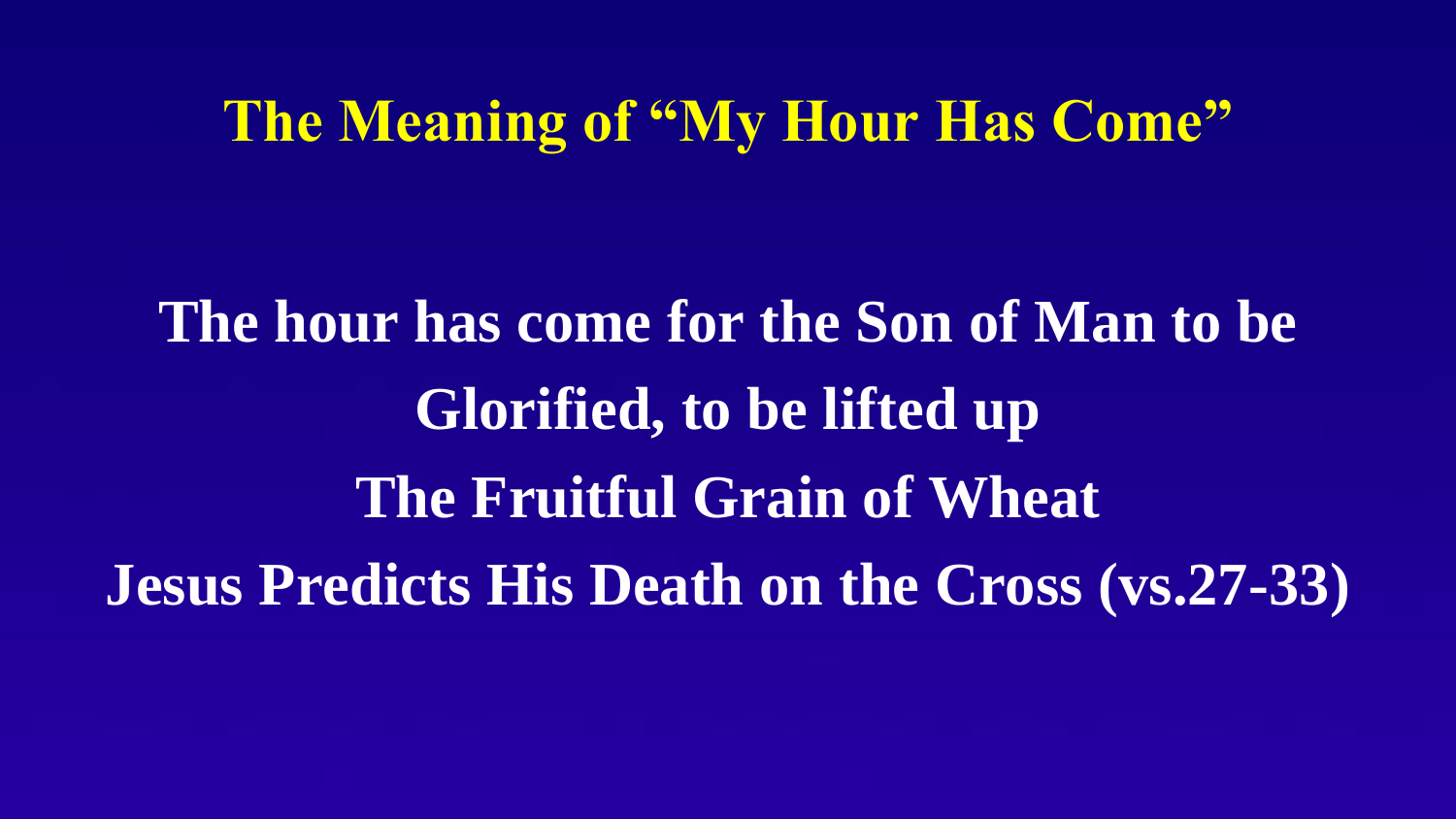### **The Meaning of "My Hour Has Come"**

# **The glorification of Jesus is the crucifixion of Jesus The Cross is a Paradox The paradox of the cross is that through death comes life**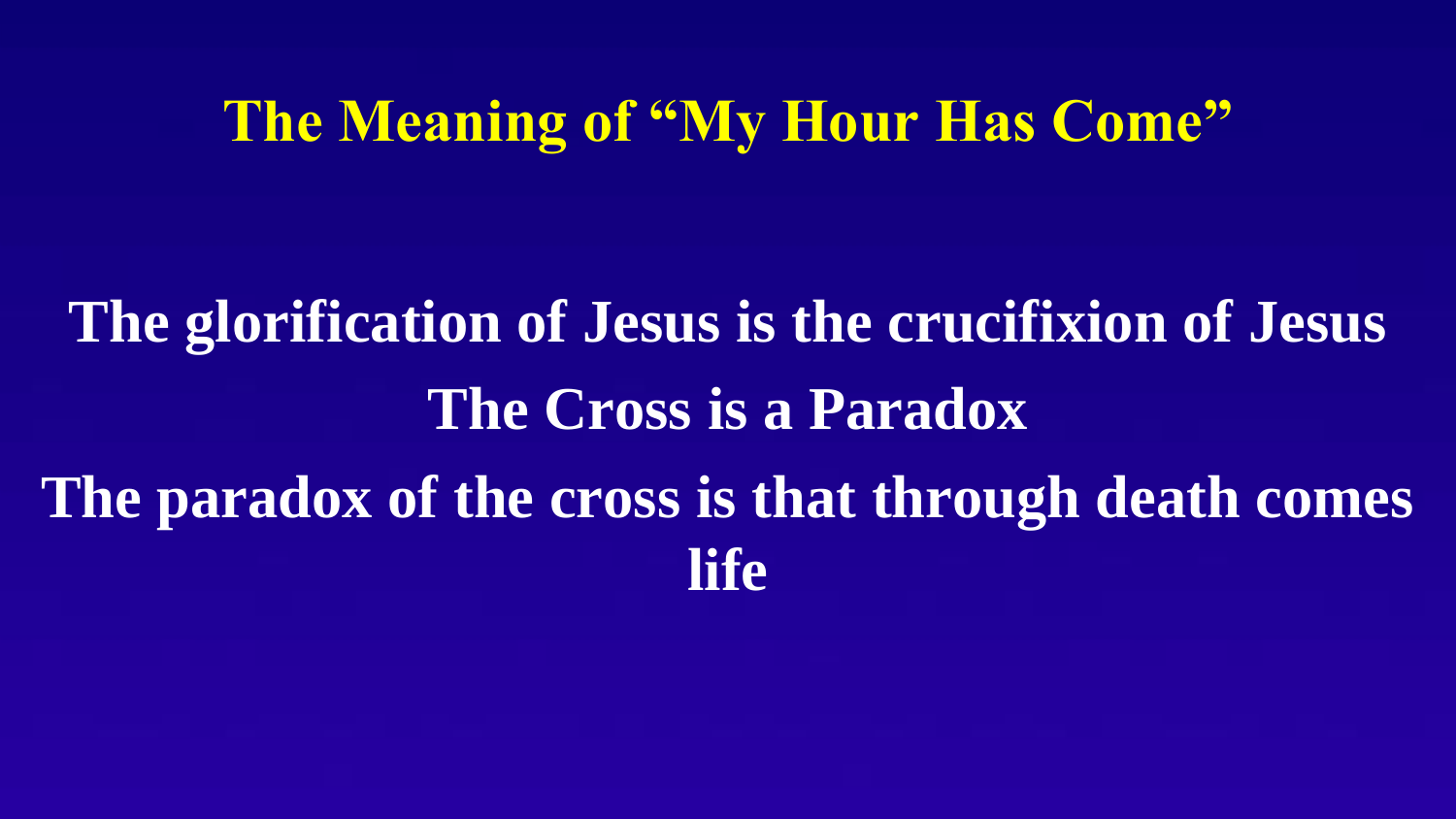### **Galatians 5 we learn what a fruitful life looks like**

**vs. <sup>22</sup>But the fruit of the Spirit is love, joy, peace, longsuffering, kindness, goodness, faithfulness, Vs.23 gentleness, self-control.**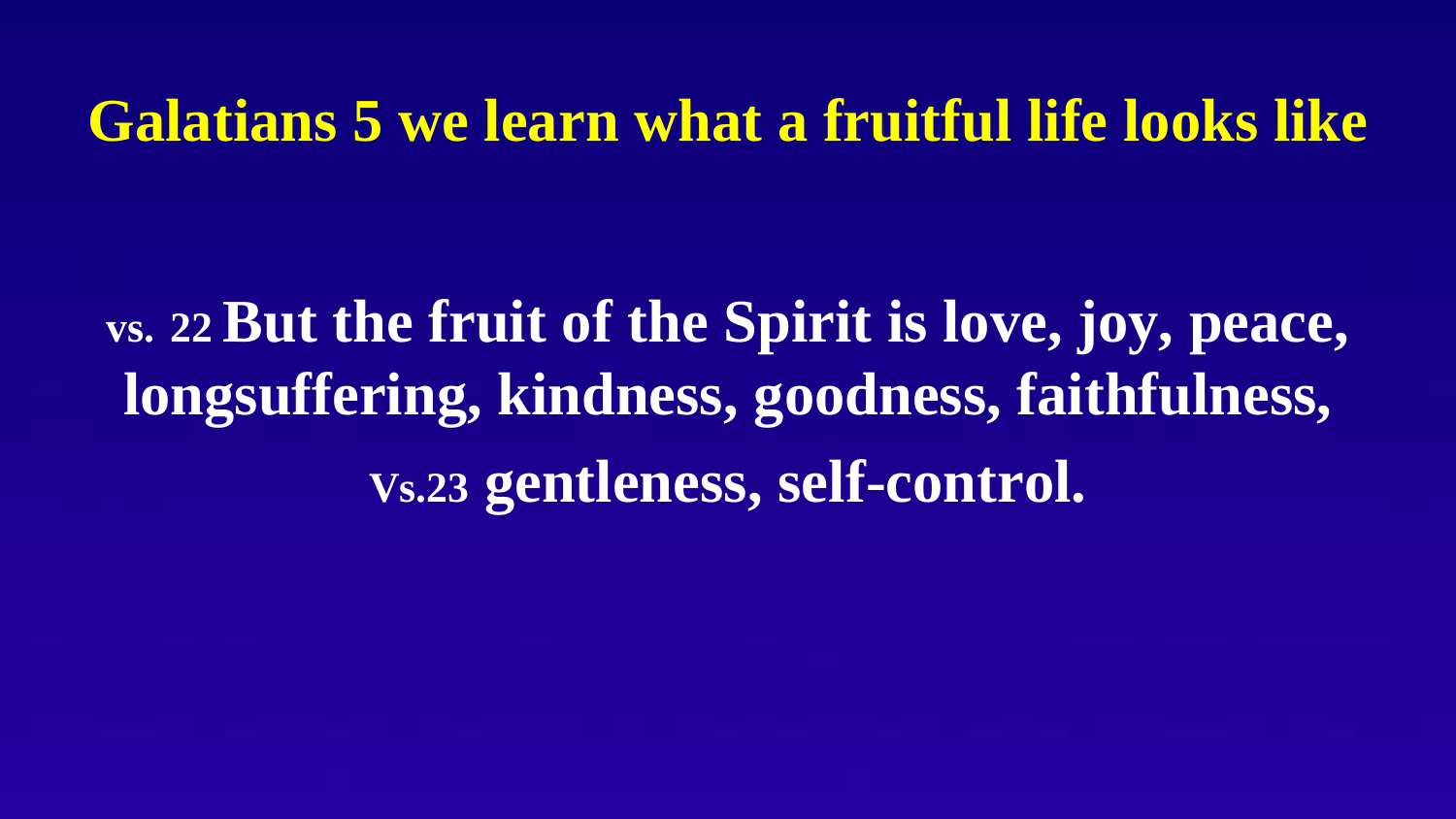### **The Purpose of the Cross (vs.27)**

**The purpose of the cross is that the Father's name might be glorified The symbol of Christianity is the cross**